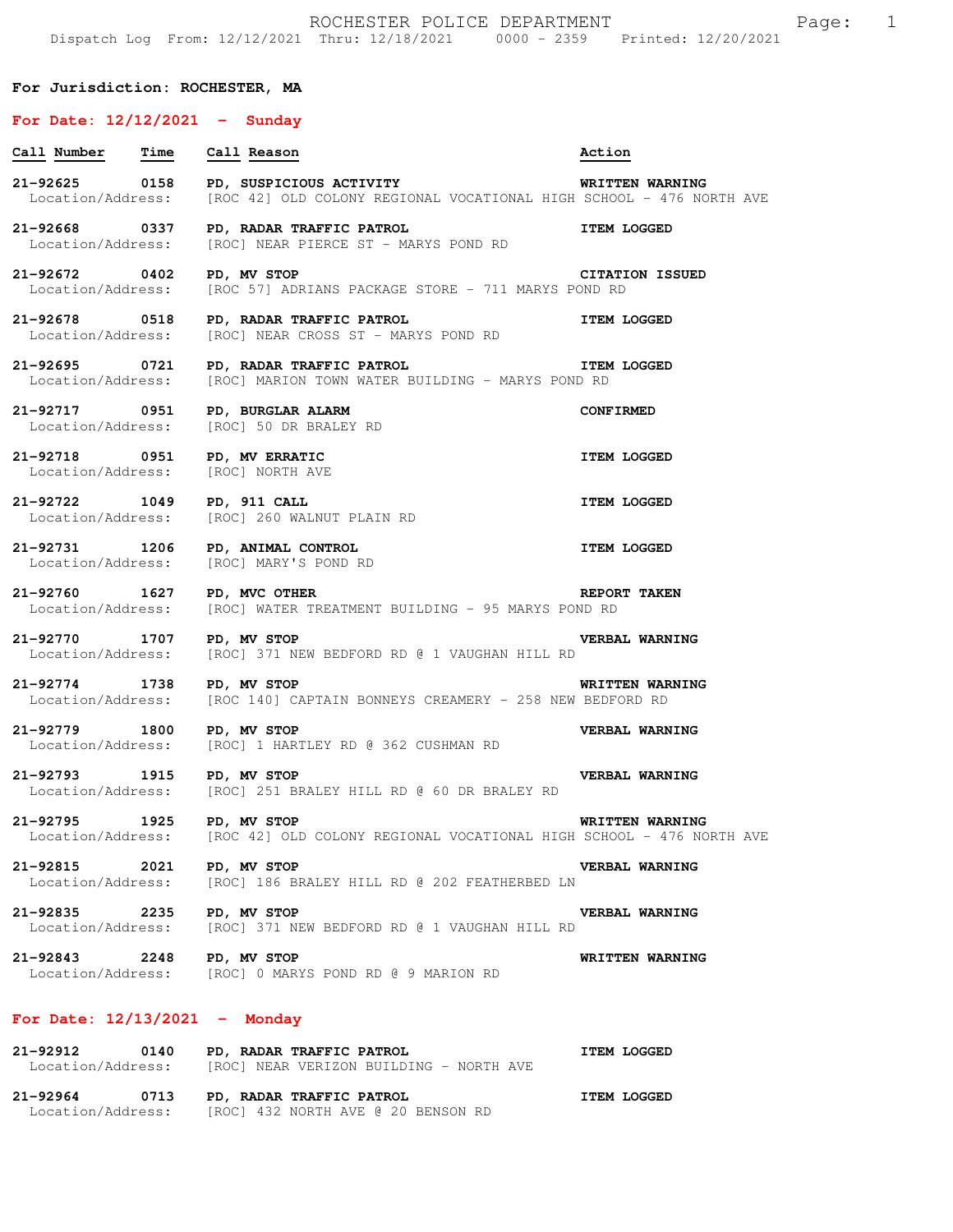| Location/Address: [ROC] NORTH AVE                                     | 21-93012 1016 PD, RADAR TRAFFIC PATROL                                                  | SERVICES RENDERED       |
|-----------------------------------------------------------------------|-----------------------------------------------------------------------------------------|-------------------------|
| 21-93023 1053 PD, MV ERRATIC<br>Location/Address: [ROC] HIGH ST       |                                                                                         | UNFOUNDED               |
| 21-93039 1238 PD, 911 CALL<br>Location/Address: [ROC] 349 HIGH ST     |                                                                                         | <b>CONFIRMED</b>        |
|                                                                       | 21-93047 1332 PD, RADAR TRAFFIC PATROL<br>Location/Address: [ROC] 100 BLOCK - NORTH AVE | <b>ITEM LOGGED</b>      |
| 21-93075 1535 PD, 911 CALL                                            | Location/Address: [ROC 466] SOUZA - 139 SARAH SHERMAN RD                                | <b>CONFIRMED</b>        |
| 21-93087 1621                                                         | FD, HAZMAT SPILL<br>Location/Address: [ROC] 1 BENNER LN @ 466 NEW BEDFORD RD            | <b>TOWED</b>            |
| 21-93105 1810 PD, MV STOP                                             | Location/Address: [ROC 136] QUITICUS SOLAR FARM - 33 NORTH AVE                          | CITATION ISSUED         |
| 21-93123 2028 PD, MV STOP                                             | Location/Address: [ROC] 665 MARYS POND RD @ 70 CROSS RD                                 | VERBAL WARNING          |
| For Date: $12/14/2021$ - Tuesday                                      |                                                                                         |                         |
| 21-93236 0640 PD, MV DISABLED                                         | Location/Address: [ROC] 220 NECK RD @ 1 BURGESS AVE                                     | <b>TOWED</b>            |
| 21-93291 1142 PD, BURGLAR ALARM                                       | Location/Address: [ROC 206] HOLBROOK - 1 BATES RD                                       | <b>FALSE ALARM</b>      |
| 21-93311 1359 PD, MV STOP                                             | Location/Address: [ROC] WALNUT PLAIN RD                                                 | CITATION ISSUED         |
| 21-93344 1723 PD, HARASSMENT<br>Location/Address: [ROC] 65 GIFFORD LN |                                                                                         | <b>INVESTIGATED</b>     |
| 21-93352 1824 PD, MV STOP                                             | Vicinity of: [ROC 106] GIFFORD PARK BALLFIELDS - 25 MARYS POND RD                       | <b>WRITTEN WARNING</b>  |
| 2033 PD, MV STOP<br>21-93369                                          | Location/Address: [ROC 93] ROCHESTER TOWN HALL ANNEX - 37 MARION RD                     | VERBAL WARNING          |
| 2230<br>21-93387                                                      | FD, MEDICAL                                                                             | TRANSPORTED TO HOSPITAL |
|                                                                       | Location/Address: [ROC 679] 56 MARION RD, ROCHESTER - 56 MARION RD                      |                         |
|                                                                       | 21-93402 2302 PD, SUSPICIOUS ACTIVITY<br>Location/Address: [ROC] 193 NEW BEDFORD RD     | <b>INVESTIGATED</b>     |
| For Date: $12/15/2021$ - Wednesday                                    |                                                                                         |                         |
| $21 - 93448$<br>0133                                                  | PD, RADAR TRAFFIC PATROL<br>Location/Address: [ROC 135] ZERO WASTE - 50 CRANBERRY HWY   | <b>ITEM LOGGED</b>      |
| 21-93454 0142                                                         | FD, MEDICAL                                                                             | TRANSPORTED TO HOSPITAL |
| Location/Address:                                                     | [ROC] 654 MARYS POND RD, ROCHESTER - 654 MARYS POND RD                                  |                         |
| 21-93460 0220                                                         | PD, RADAR TRAFFIC PATROL                                                                | CANCELLED RESPONSE      |
| Location/Address:                                                     | [ROC 135] ZERO WASTE - 50 CRANBERRY HWY                                                 |                         |
| 21-93469<br>0315<br>Location/Address:                                 | PD, RADAR TRAFFIC PATROL<br>[ROC] NEAR PIERCE STREET - MARYS POND RD                    | <b>ITEM LOGGED</b>      |
| 21-93481 0656                                                         | FD, MEDICAL                                                                             | TRANSPORTED TO HOSPITAL |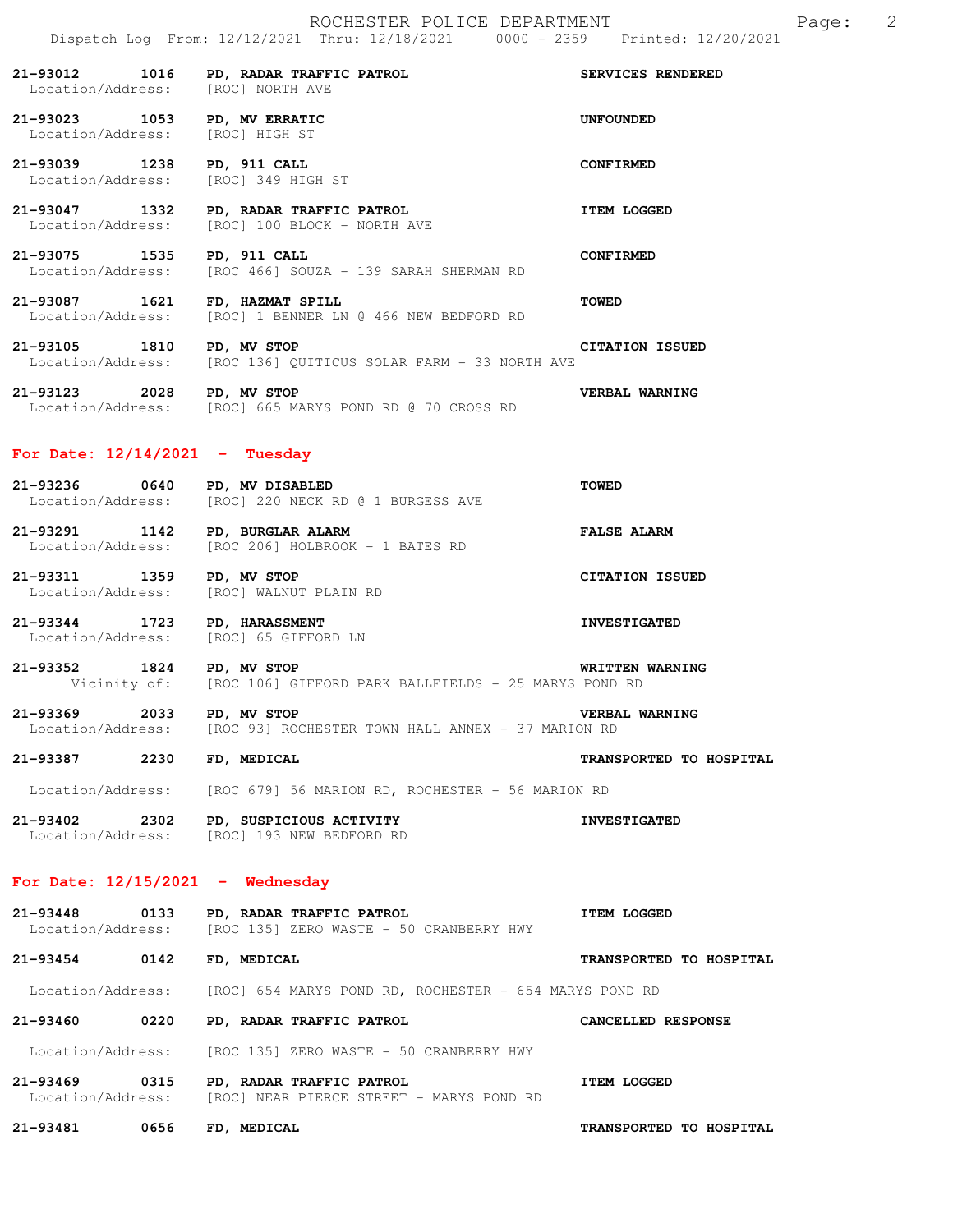|                                    | ROCHESTER POLICE DEPARTMENT<br>Dispatch Log From: 12/12/2021 Thru: 12/18/2021 0000 - 2359 Printed: 12/20/2021              |                         | $\overline{\phantom{a}}$<br>Page: |  |
|------------------------------------|----------------------------------------------------------------------------------------------------------------------------|-------------------------|-----------------------------------|--|
|                                    | Location/Address: [ROC] 333 COUNTY RD, ROCHESTER - 333 COUNTY RD                                                           |                         |                                   |  |
| 21-93485 0735                      | FD, MVC<br>Location/Address: [ROC] 96 NORTH AVE @ 350 BRALEY HILL RD                                                       | <b>INVESTIGATED</b>     |                                   |  |
|                                    | 21-93488 0802 FD, PUBLIC ASSIST<br>Location/Address: [ROC 540] 655 SNIPATUIT RD                                            | SERVICES RENDERED       |                                   |  |
| 21-93513 1037                      | PD, 911 CALL<br>Location/Address: [ROC] 129 DEXTER LN                                                                      | <b>CONFIRMED</b>        |                                   |  |
| Location/Address:                  | REPORT TAKEN<br>21-93520 1134 PD, MV ERRATIC<br>[ROC] PARKING AREA NEW BEDFORD - NEGUS WAY                                 |                         |                                   |  |
| 21-93528 1205<br>Location/Address: | PD, GENERAL SERVICES<br>[ROC 1] ROCHESTER POLICE STATION - 29 DEXTER LN                                                    | <b>ITEM LOGGED</b>      |                                   |  |
|                                    | 21-93541 1309 PD, MV LOCKOUT<br>Location/Address: [ROC 128] SEASONS CORNER MARKET - 8 CRANBERRY HWY                        | SERVICES RENDERED       |                                   |  |
| 21-93591 1723 FD, MEDICAL          |                                                                                                                            | TRANSPORTED TO HOSPITAL |                                   |  |
|                                    | Location/Address: [ROC] 36 SNIPATUIT RD, ROCHESTER - 36 SNIPATUIT RD                                                       |                         |                                   |  |
| For Date: $12/16/2021$ - Thursday  |                                                                                                                            |                         |                                   |  |
|                                    | 21-93670 0042 PD, BURGLAR ALARM<br>Location/Address: [ROC] 213 ALLEY RD                                                    | SERVICES RENDERED       |                                   |  |
|                                    | 21-93774 1025 PD, RADAR TRAFFIC PATROL 1NVESTIGATED<br>Location/Address: [ROC 93] ROCHESTER TOWN HALL ANNEX - 37 MARION RD |                         |                                   |  |
| 21-93780 1047 PD, MV STOP          | Vicinity of: [ROC] 79 MARION RD                                                                                            | VERBAL WARNING          |                                   |  |
| Location/Address: [ROC] HIGH ST    | 21-93786 1058 PD, RADAR TRAFFIC PATROL                                                                                     | SERVICES RENDERED       |                                   |  |
|                                    | 21-93798 1124 PD, INVESTIGATION<br>Location/Address: [ROC 635] 2 MAXIM RD                                                  | REPORT TAKEN            |                                   |  |
| 21-93801 1144 PD, MV STOP          | Vicinity of: [ROC] 368 NORTH AVE                                                                                           | <b>INVESTIGATED</b>     |                                   |  |
| 21-93829 1400<br>Location/Address: | PD, GENERAL SERVICES<br>[ROC 135] ZERO WASTE - 50 CRANBERRY HWY                                                            | SERVICES RENDERED       |                                   |  |
| 21-93830 1404<br>Location/Address: | PD, BURGLAR ALARM<br>[ROC 206] HOLBROOK - 1 BATES RD                                                                       | <b>FALSE ALARM</b>      |                                   |  |
| 21-93836 1440                      | FD, MEDICAL                                                                                                                | TRANSPORTED TO HOSPITAL |                                   |  |
| Location/Address:                  | [ROC] 243 HIGH ST, ROCHESTER – 243 HIGH ST                                                                                 |                         |                                   |  |
| 21-93873 1818<br>Location/Address: | PD, MV STOP<br>[ROC] 96 NORTH AVE @ 350 BRALEY HILL RD                                                                     | VERBAL WARNING          |                                   |  |
| 21-93903 2029<br>Location/Address: | PD, MV STOP<br>[ROC] 116 NORTH AVE                                                                                         | WRITTEN WARNING         |                                   |  |
| 21-93906 2057<br>Location/Address: | FD, HOUSE LOCKOUT<br>[ROC] 83 NEW BEDFORD RD                                                                               | SERVICES RENDERED       |                                   |  |
| Location/Address:                  | 21-93908 2104 PD, MV ERRATIC<br>[ROC 334] RANDALL - 221 NORTH AVE                                                          | UNFOUNDED               |                                   |  |
| 21-93924 2143 PD, MV STOP          | Location/Address: [ROC] 34 NORTH AVE                                                                                       | VERBAL WARNING          |                                   |  |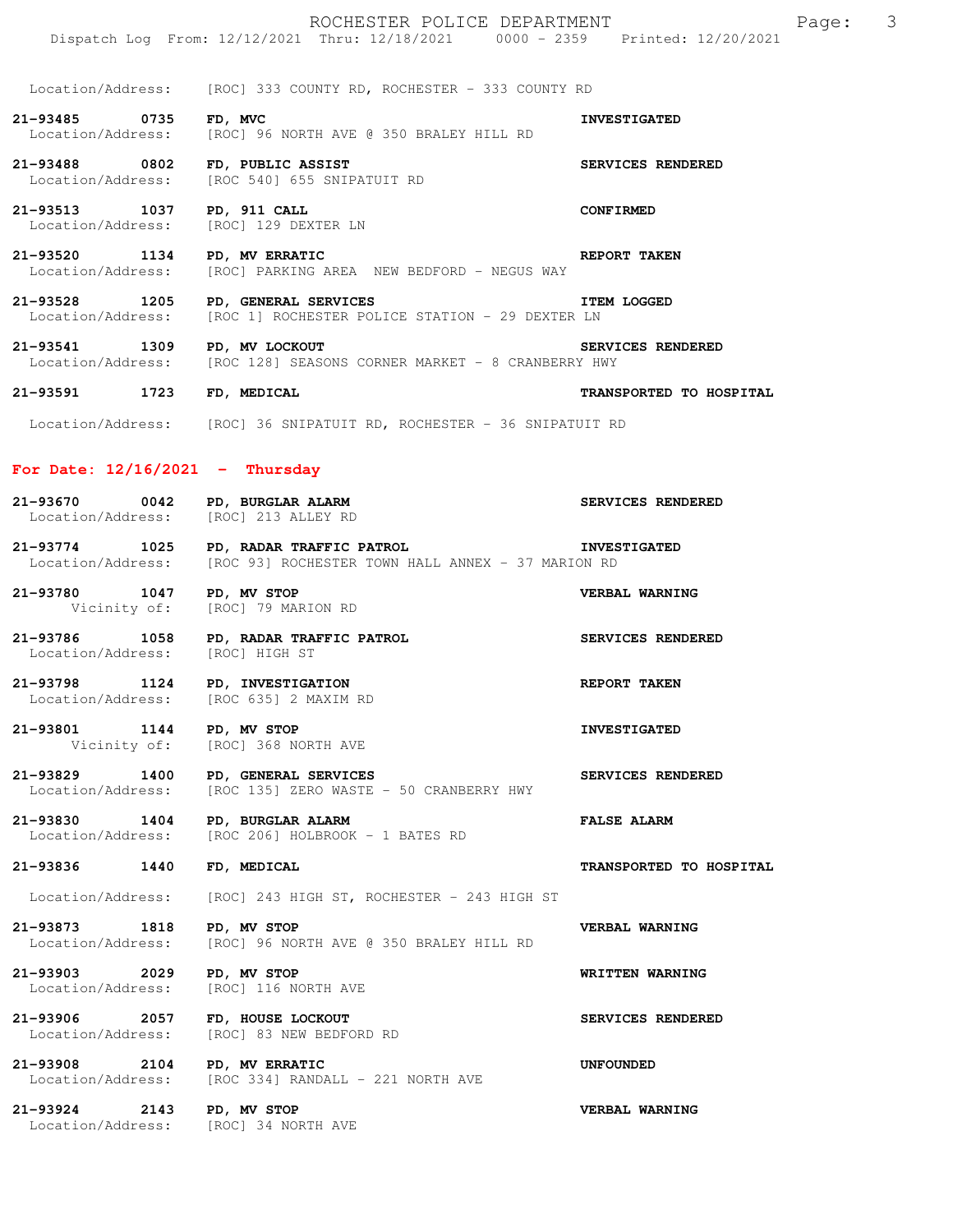**21-93934 2220 PD, MV STOP VERBAL WARNING**  Location/Address: [ROC] 601 NECK RD @ 43 GERRISH RD

**21-93943 2303 PD, 911 CALL CONFIRMED**  Location/Address: [ROC 525] 6 TABER - 6 TABER LN

#### **For Date: 12/17/2021 - Friday**

**21-93973 0052 PD, WELL BEING CHECK INVESTIGATED**  Location/Address: [ROC 750] 935 WALNUT PLAIN RD

**21-94056 0706 PD, ANIMAL CONTROL SERVICES RENDERED**  Location/Address: [ROC] BASSETT ST

**21-94059 0725 PD, GENERAL SERVICES SERVICES RENDERED**  Location/Address: [ROC 42] OLD COLONY REGIONAL VOCATIONAL HIGH SCHOOL - 476 NORTH AVE

**21-94061 0739 PD, BURGLAR ALARM INVESTIGATED**  Location/Address: [ROC 57] ADRIANS PACKAGE STORE - 711 MARYS POND RD

21-94075 0908 PD, DIRECTED PATROL **INVESTIGATED**<br>Location/Address: [ROC 42] OLD COLONY REGIONAL VOCATIONAL HIGH SCHOOL - 476 [ROC 42] OLD COLONY REGIONAL VOCATIONAL HIGH SCHOOL - 476 NORTH AVE

**21-94076 0909 PD, DIRECTED PATROL ITEM LOGGED**  Location/Address: [ROC 52] ROCHESTER MEMORIAL SCHOOL - 16 PINE ST

**21-94077 0915 FD, MEDICAL TRANSPORTED TO HOSPITAL** 

Location/Address: [ROC] 4 TABER LN, ROCHESTER - 4 TABER LN

**21-94107 1138 FD, MEDICAL PATIENT REFUSAL**  Location/Address: [ROC 202] JACKSON - 20 BENJAMAN DR

**21-94116 1238 PD, ANIMAL CONTROL SERVICES RENDERED**  Location/Address: [ROC] EASTOVER RESERVATION - CLAPP RD

**21-94142 1448 FD, MEDICAL PATIENT REFUSAL**  Location/Address: [ROC 397] DUVAL - 188 BRALEY HILL RD

**21-94146 1507 FD, MEDICAL TRANSPORTED TO HOSPITAL** 

Location/Address: [ROC] 20 BRADFORD LN, ROCHESTER - 20 BRADFORD LN

**21-94181 1751 FD, OUTSIDE FIRE SERVICES RENDERED**  Location/Address: [ROC] RTE 495 SOUTH

21-94232 2116 PD, MV STOP<br>Location/Address: [ROC] HILLER BRIDGE - MARYS POND RD<br>**VERBAL WARNING** [ROC] HILLER BRIDGE - MARYS POND RD

**21-94235 2125 PD, SUSPICIOUS ACTIVITY INVESTIGATED**  Location/Address: [ROC] NEGUS WAY

**21-94240 2138 PD, MV STOP VERBAL WARNING**  Location/Address: [ROC] 96 NORTH AVE @ 350 BRALEY HILL RD

**21-94251 2222 PD, MV STOP VERBAL WARNING**  Location/Address: [ROC] 444 NEW BEDFORD RD

#### **For Date: 12/18/2021 - Saturday**

| 21-94281 | 0050 | PD, RADAR TRAFFIC PATROL<br>Location/Address: [ROC] COUNTY EXT                | <b>ITEM LOGGED</b> |                       |  |
|----------|------|-------------------------------------------------------------------------------|--------------------|-----------------------|--|
| 21-94340 | 0256 | PD, MV STOP<br>Location/Address: [ROC 115] COVANTA SEMASS - 141 CRANBERRY HWY |                    | <b>VERBAL WARNING</b> |  |
| 21-94363 | 0520 | PD, MV STOP                                                                   |                    | <b>VERBAL WARNING</b> |  |